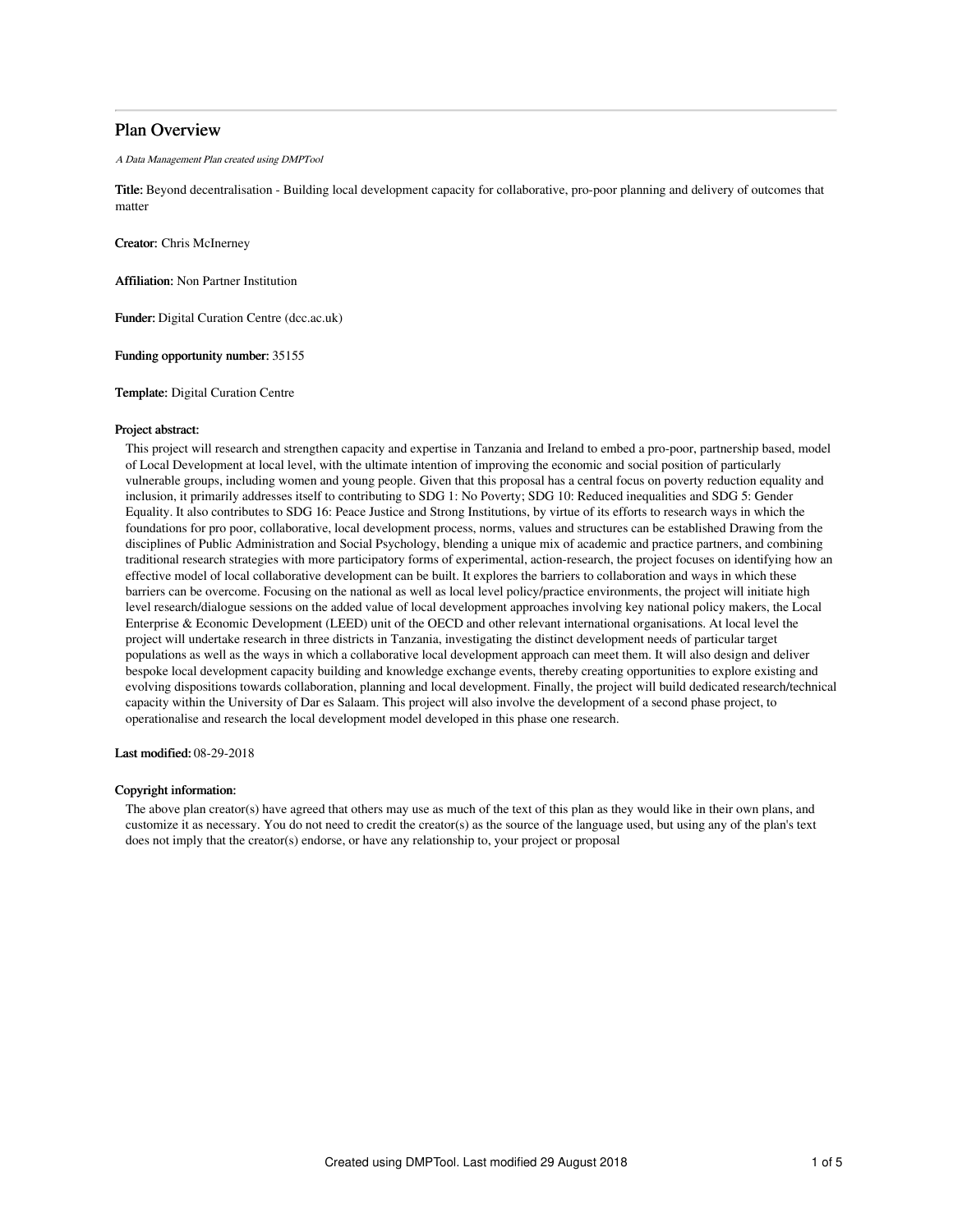# Beyond decentralisation - Building local development capacity for collaborative, pro-poor planning and delivery of outcomes that matter

# Data Collection

#### What data will you collect or create?

This project will collect data relating to the potential for collaborative, pro poor local development to be institutionalised in one study country, Tanzania. The data collected will be primarily qualitative, with a small amount of quantitative data also gathered. Most of the data collection processes will involve human subject participation. The data collected will include:

- Economic, social and demographic statistics to map human development within 3 districts in Tanzania. This will draw primarily on existing statistical data in the country will involve minimal generation of new statistical information;

- Local political economy data, drawn from existing data and interviews with key local stakeholders;

- Data on the human development needs of marginalised groups, including women and young people, captured in line with participatory action research principles. Limited, target group specific pre existing data is available;

- Repeat data collection on the impact of group identity on disposition towards collaborative ways of working. No pre existing data will be available on this topic;

- Data to aid Qualitative Impact Analysis and Process tracing, mainly through one to one interviews and reflective diaries to be completed by project participants. Again, no pre existing data is available for use.

The data collected will be made available in a number of formats:

- Open access thematic reports, which will be made available on a dedicated project website and on the University of Limerick Institutional Repository and the University of Dar es Salaam Research Respository. The use of these repositories will ensure long term access to the data;

- Academic journals, made available according to the protocols followed by the relevant journals;

- Short, accessible policy guides, made available via the project website and the University of Limerick Institutional Repository and the University of Dar es Salaam Research Repository;

- Short pod casts and video summaries of key research findings to be hosted on the project website;

- Oral presentations to direct project and other relevant stakeholders, policy makers and to relevant conferences / development fora. In particular, reports drawing from the data collected will be made available via national level policy dialogues and local level capacity building sessions.

The project principal investigators consider that this represents a comprehensive plan to ensure maximum access. Should other cost neutral opportunities arise during the project implementation they will be availed of.

# How will the data be collected or created?

Data will be collected in a number of ways:

Area profiling - This will be built on one project partner's extensive experience of mapping demographic and deprivation data. Data will be collected through desk research and will be drawn from existing sources, including reports produced by central government, district officials, NGOs national and international) and international organisations;

Political economy analysis (PEA) - 'Political economy analysis aims to situate development interventions within an understanding of the prevailing political and economic processes in society'(McLoughlin 2014). This project will draw on existing PEA models to frame a local PEA toolkit, to be applied in a consistent fashion across all participating districts. Data will be collected from existing secondary sources and from key informant and stakeholder interviews;

Target group needs analysis - Participatory action research requires the participation of the affected people within the communities in identifying the liberating social, political and economic processes that are in tandem with their context (McTaggart, 2006). The adoption of the PAR methodological approach in this project in informed by the belief that the realities and aspirations of communities as far as local development is concerned can only be fully understood and articulated when the communities themselves are directly involved. Research on the target group needs analysis will be undertaken in a participatory fashion with those from within the target groups, especially women and young people.

Research on group identity - This project emphasizes the importance of collective identity and will actively encourage participants to move towards a more cohesive collective identity oriented towards achieving common goals. Group identity research will be carried out by developing district specific *identity maps* that lists the actors and groups involved. This will be the basis for the identity baselines where participants will complete a series of identity measures, including rating all groups and actors in the identity map as "us" or "them" using graphical rating scales.

# Testing causality

Finally, to test causality we propose adapt and integrate two approaches - a Qualitative Impact Assessment Protocol (QuIP) and Process Tracing - to identify and test directions of causation of change within the project cases. The QuIP will use narrative statements from project participants to produce evidence of impact while process tracing will be used to identify, validate and test causation at different levels in the research project. Data for this integrated approach will be collected through one-to-one interviews with project participants, by the repeat application of the identity / disposition research instrument and supplemented by participants own narrative recordings in reflective diaries. In keeping with best practice and to avoid potential bias, this element of the research will be carried out in conjunction with researchers from Makerere University in Uganda. Quality assurance

Our approach to quality assurance will be two fold:

i. Quality assurance throughout the research process i.e. an input or process focus. To maintain quality during the research process all active researchers within the project team will maintain field diaries and will engage in 'in-project' peer supervision to discuss and validate the conduct of the research process.

In particular, because of the importance of the pro poor and participatory elements of the research, the participatory action component will be subject to closer quality scrutiny. All researchers involved in the PAR process will be expected to undertake advance capacity building training to ensure that they are familiar with and committed to the principles of participatory action research. Subsequently, and prior to undertaking any research, relevant researchers will submit a plan to the project steering committee for the conduct of the PAR. This plan should set out the underlying assumptions behind the approach to be taken, the timescale, ways of facilitating dialogue and how participation will be enabled, and how ethical best practice will be maintained during the research process. Subsequently, researchers will be expected to submit a report on how this dimension of the research process was undertaken so as to ensure transparency about the research and decision making processes. Researchers will be also be expected to maintain and share a reflexive diary to encourage ongoing attention to quality. Within this diary they will be expected to maintain an audit of decisions taken and interpretations made at different stages of the research process.

Quality will also be enhanced by involving external researchers from Makerere University in elements of the research to avoid any dangers of bias.

ii. Quality assurance of pre publication research conclusions i.e. an output focus. Here, we will use a variety of methods to ensure quality, including triangulation; participant validation of research findings; peer and key informant review of findings and presentation of findings in dialogue sessions with policy makers to ensure relevance and communication of impact. Our emphasis on output quality is also informed by efforts to set standards for reporting qualitative research, such as those described by O'Brien, Harris et al (2014). It is our intention to follow the 21 point standards framework set out in this work.

This pre publication focus on quality will help to ensure that published grey or academic literature will be of a high standard and will relevant and contribute meaningfully to the realisation of the Sustainable Development Goals and the ambitions of the Irish Aid Research Strategy.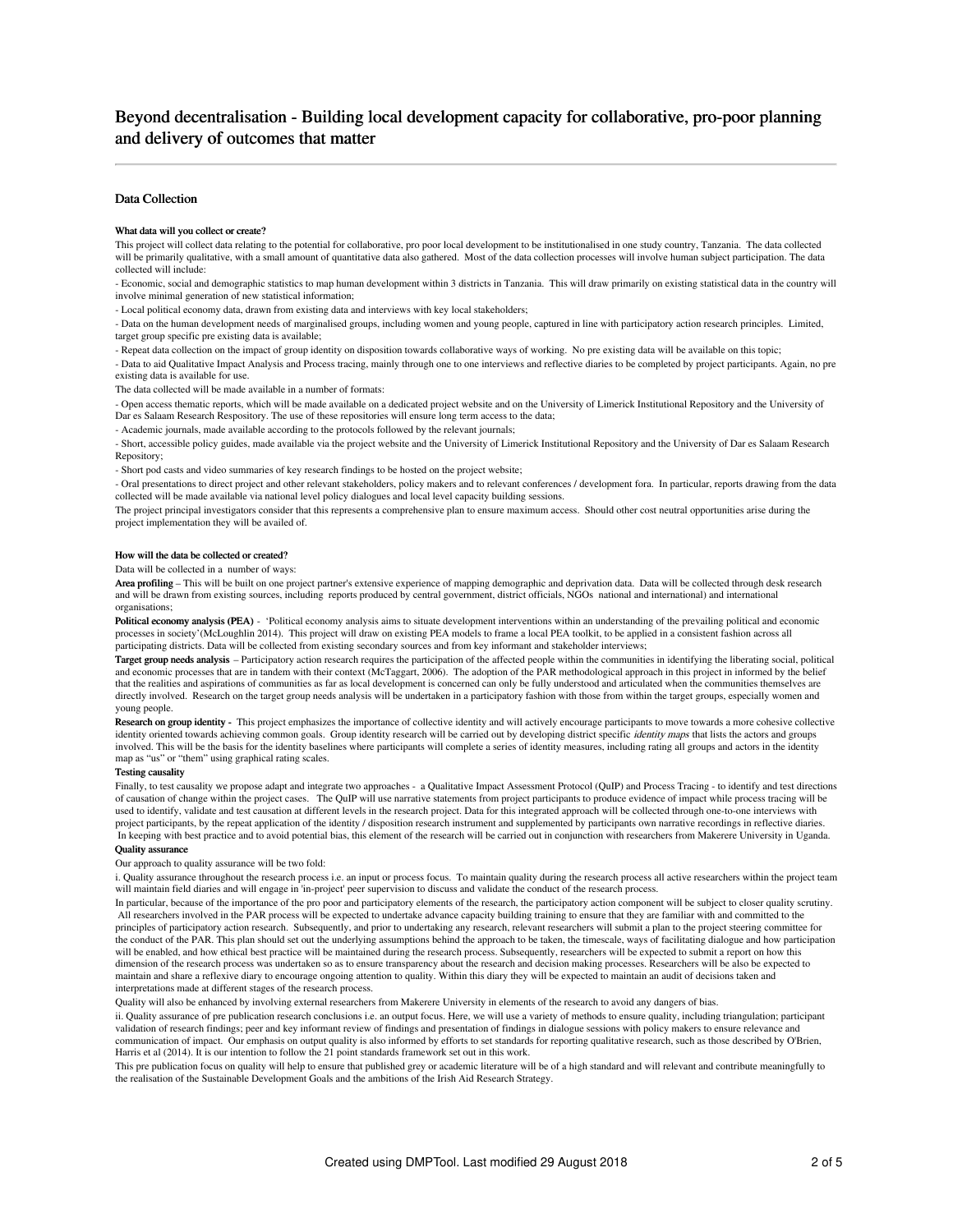## Documentation and Metadata

### What documentation and metadata will accompany the data?

Our approach to data description and metadata has been informed by the Data Management Guidelines produced by the Finnish Social Science Data Archive (http://www.fsd.uta.fi/aineistonhallinta/en/data-description-and-metadata.html) designed to contextualise the research findings produced by this project. We are particularly mindful of the importance of making our research data available to institutions and organisations in the Global South, given the frequent cost restrictions on data access.

The project metadata will be made available in two ways:

i. via the planned project website and

ii. via a metadata document, accessed in PDF format, on the University of Limerick (UL) and University of Dar es Salaam (UDSM) Institutional / Research Repositories. The following information will be stored and made available:

- Description of how the study was conducted, including its purpose; key personnel involved in the project; funders; geographical focus; different data levels (primarily local in this case) and data units (noting that in certain cases individual interviewees may be anonymised); data collection approaches (including dates and modes of collection) and secondary data sources accessed;
- Information on data collection instruments. Here we will provide details on different modes of data collection, including our proposed area profiling; political economy analysis; participatory action research, group identity research, process tracing and qualitative impact assessment. We will also document how data collection was explored differently in different research sites. We will also document our approach to input / process and output quality assurance.
- Description of data files. Given that we are largely dealing with qualitative data this will be less complex that for quantitative research. All available data will be mainly in either MS Word / ODT or PDF format and as such should be readily accessible to most users. We will also make some data available in podcast and video format and will endeavour to ensure that these can be easily accessed with open access software where direct web access is not possible. Links to the necessary software will be provided.
- Information on data availability will provide guidance on where different data sources are stored and how they can be used.
- Finally, the section on contextual information will provide information on the external circumstances in which the research was undertaken. We will use a broad PEEST (Political, Economic, Environmental, Social and Technological) framework to guide the development and presentation of this data.

In presenting this metadata we will also be mindful of the standards set by the Data Documentation Initiative (http://www.ddialliance.org/) and where possible will use the DDI tools to support documentation and data storage best practice.

### Ethics and Legal Compliance

#### How will you manage any ethical issues?

All research undertaken in this project will be subject to the ethics guidelines of the participating Higher Education Institutions (HEIs). Full ethics approval will be obtained from all participating institutions prior to the commencement of any research involving human subjects. In the case of the University of Limerick, ethical approval will be obtained via the Faculty of Arts, Humanities and Social Science (AHSS) Research Ethics committee (https://www.ul.ie/artsoc/ethics), in line with the UL Research Integrity Policy (http://www.ul.ie/research/sites/default/files/20170109\_Research%20Integrity%20Policy.pdf) and its procedures for research ethics approval. Similarly, ethics approval will be received from the UDSM (https://www.udsm.ac.tz/research).

These ethics approval processes will address issues relating to:

- briefing participants on the nature and purpose of the research;

- obtaining informed consent to participate in the research and for research data to be used in the preparation of reports and other publications;

- preservation of confidentiality and, where relevant and required, anonymity. Where data is being anonymised prior to public sharing all identifiable information will be removed.

- protection of any vulnerable participants;

- data storage. All data will be stored in accordance with the UL Data Protection Compliance Regulation (2015) and updated GDPR requirements and with the UL Records Management and Retention Policy (http://www.ulsites.ul.ie/corporatesecretary/sites/default/files/Records%20Management%20%26%20Retention%20Policy.pdf).

#### How will you manage copyright and Intellectual Property Rights (IP/IPR) issues?

All issues relating to copyright and IP/IPR issues will be finalised in detail by the project consortium during the preparatory phase of the project, including:

- Ownership of data This will be clearly set out in a research consortium agreement to be prepared in the event of a successful project funding bid;
- Authorship an authorship agreement will be finalised addressing what constitutes authorship, contributions of research assistants (where relevant) and listing of authors;
- Publications the copyright and IP/IPR implications of different publication types will be reviewed and related project level protocols agreed.

However, in general, it is the intention of this project to maximise the open availability of research produced by the project and this will be a key guiding principles covering our approach to IP/IPR issues.

#### Storage and Backup

#### How will the data be stored and backed up during the research?

All data stored in the project will be managed in compliance with institutional data storage policies and in line with any national level Freedom of Information Policies, including the GDPR. To ensure that all data is stored to the highest possible standard, the project team will ensure that:

- a system is designed to ensure sensible and consistent naming of files and folders;
- there is systematic indexing / classification of records;
- backup of appropriate files is organised on a regular basis;
- unnecessary records are deleted regularly (including email records);
- access to record systems is restricted to team members only via the use of passwords, timed lock out of PCs etc.;
- should any particularly sensitive records to be emailed to amongst project members or to external bodies then they will be password protected.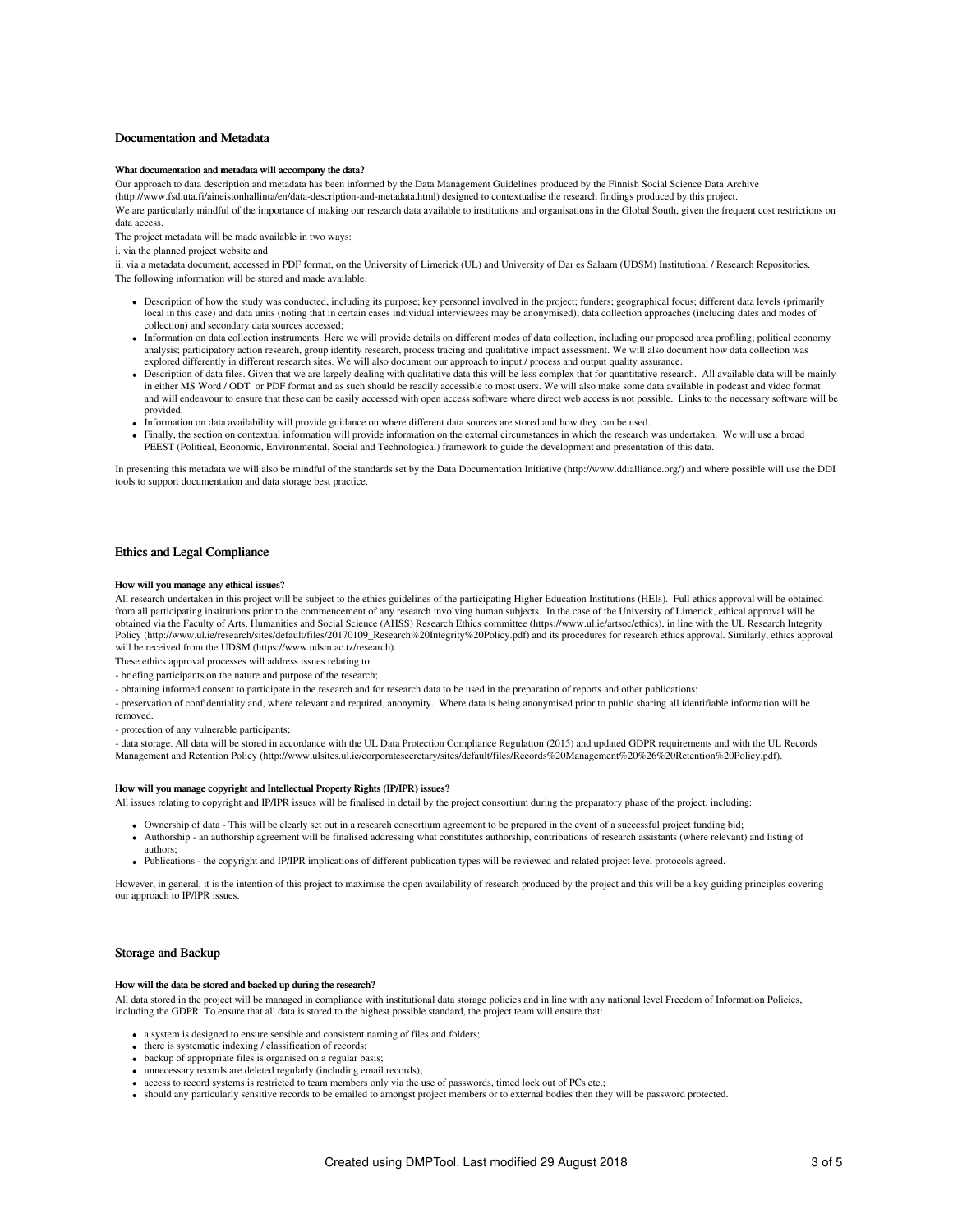While data is being gathered in the field, any electronic data will be stored on password protected laptops. All USB keys used for data storage will be password protected. Any paper records containing research data will be securely stored in locked storage bags and will not contain the names of research participants. Research consent forms will be stored separately. Finally, data will be transferred from portable media devices as soon as is practicable.

In terms of retention, data will be retained for as long as it is required to meet the

legal, administrative, financial and operational requirements of the project. Following a period of time, unnecessary records will either be archived or destroyed. Institutional and funder guidelines on data retention will be used to develop a data retention schedule.

Responsibility for backing up research and project management data will be taken on by the Principal Investigator and the Co-Principal Investigator. Best practice backup protocols will be agreed with the IT departments of the participating institutions.

#### How will you manage access and security?

Access to any raw primary data generated by the project will be available to collaborating project team members only. To facilitate team members to access project data, an online file sharing system such as Dropbox will be utilised. Access to Dropbox folders will be protected by requiring team to set strong passwords and by changing passwords a regular basis. Access to individual Dropbox folders will only be enabled as is necessary to support team members use of required project data folders.

# Selection and Preservation

#### Which data are of long-term value and should be retained, shared, and/or preserved?

A number of the outputs of this project are considered likely to prove of longer term value and will be retained. In particular, the project aims to develop the elements of a pro poor collaborative, local development model. It is essential that the different components of this model are supported by evidence and that this evidence, in processed form, can be accessed by others exploring similar topics. Thus, data on a number of aspects will be retained, namely:

- approaches and examples of local area profiling;

- approaches to and synthesised, aggregated local political economy analyses;

- approaches to, synthesised and aggregated findings on group identity and its impact on collaborative disposition;

- Approaches to and results of Qualitative Impact Analysis and Process Tracing.

This data will be accessible via:

- The University of Limerick Institutional Repository and the University of Dar es Salaam Research Repository.
- Direct contact with the project team. Contact details will be contained in the Metadata documentation also available via these different repositories and a project website.

# What is the long-term preservation plan for the dataset?

Long term preservation of the project data will be maintained in the The University of Limerick Institutional Repository and the University of Dar es Salaam Research Repository.

# Data Sharing

#### How will you share the data?

It is our intention that data from and awareness of this project will be as widely and as freely shared as possible. Analysed data will be released from the project as soon as it is relevant, verified and considered to be of value. This will be enabled in a number of ways:

i. Development of a project website, identifiable using relevant key words linked to established search engines and academic data bases;

ii. Collaboration with key partners, such as the OECD, which is a lead global organisation in the field of local development;

iii. Production and circulation of a series of policy briefs in electronic form to enable further sharing. These will be shared with key state, parastatal, international and civil

society organisations and as well as focusing on dedicated topics will contain basic information about the project and its objectives;

iv. Organisation of national level policy dialogues and district level knowledge exchange fora;

- iv. Storage of materials on searchable institutional repositories;
- v. Sharing of findings with funders who may wish to further circulate them;
- vi. Participation at relevant conferences and development fora (Academic and Non Academic), including the Irish Development Studies Association.

#### Are any restrictions on data sharing required?

No restrictions on data sharing will be applied, other than those covered by the conditions of the ethics approvals which will govern research within this project.

# Responsibilities and Resources

#### Who will be responsible for data management?

Responsibility for data management with rest with the Principle Investigator, who will both implement, review and revise this plan on a periodical basis, in collaboration with members of the project team.

In addition, as this is a collaborative project, the co-Principal Investigator will take responsibility for data management within UDSM.

All data management responsibilities will form part of the research agreement to be developed between the project partners.

#### What resources will you require to deliver your plan?

Delivery of this plan will be supported by pre project capacity building exercise for all partners. This will take place in the pre project planning phase. More detailed data management training will be undertaken by the Principal Investigator to sure that best practice in the implementation of the plan is followed.